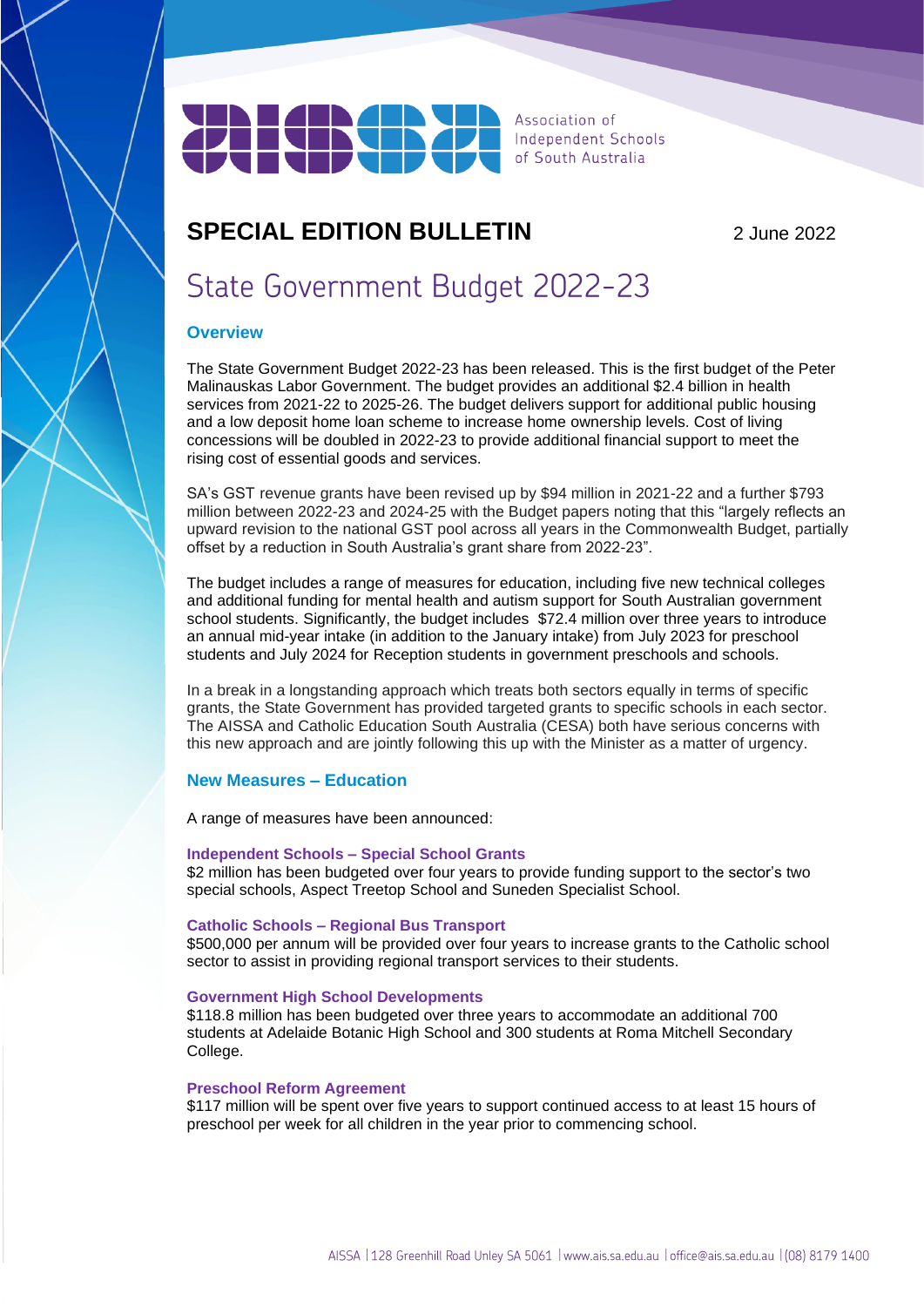#### **Mid-Year Intake – Government Schools and Preschools**

\$72.4 million has been budgeted over three years to introduce an annual mid-year intake (in addition to the January intake) from July 2023 for preschool students and July 2024 for Reception students in government preschools and schools.

#### **Mental Health and Learning Support – Government Schools**

\$50 million over four years will be spent on 100 new mental health and learning support specialists to provide support and guidance for government primary and secondary school students and staff.

#### **Autism Support – Government Schools**

\$28.8 million has been budgeted over four years to appoint an autism lead teacher in every government primary school.

#### **School Infrastructure Upgrades – Government Schools**

\$26.6 million has been budgeted over two years to deliver school upgrades at 19 government school sites across regional and metropolitan South Australia, including upgrading Avenues College, Westport Primary School and Yankalilla Area School.

#### **Royal Commission into Early Childhood Education and Care**

\$2 million over two years has been committed for a Royal Commission into Early Childhood Education and Care. The Commission will examine the extent to which South Australian families are supported in the first 1,000 days of a child's life, how universal quality preschool programs for three and four year olds can be delivered in South Australia and how families can have access to out-of-hours-school care (OHSC) at both presechool and primary school ages.

#### **Teaching Profession Scholarships**

\$2 million funding budgeted over four years to offer university scholarships of \$5,000 each to strengthen and diversify the teaching profession in government schools.

#### **Technical Colleges**

\$208.8 million budgeted over four years for five new technical colleges in South Australia, including two in regional areas (Mount Gambier and Port Augusta).

#### **TAFE/Skills and Apprenticeships**

A program aiming to provide 750 supported apprenticeships and traineeships across government departments and agencies will be scaled back. So far 350 trainee and apprenticeship places have been filled in the program. It is estimated that \$15.5 million will be saved by reducing the program.

#### **New Measures – Children and Families**

#### **Children in Care**

\$128.9 million has been budgeted over five years in additional funding to meet the cost of caring for an increased number of children and young people in non-family based care and expected higher growth in the number of children and young people requiring a child protection statutory response to keep them safe from abuse.

#### **Child Protection Grants**

\$7.5 million has been budgeted over four years for services to support children and young people in care and their carers, and young people who have left care.

#### **New Measures – Other**

#### **State Sporting Organisations — COVID-19 Grant Assistance**

\$1.1 million was provided in 2021-22 to assist state sporting organisations in recovery from COVID-19 and provide resources to enable them to review and address operating and governance models to promote long-term financial sustainability